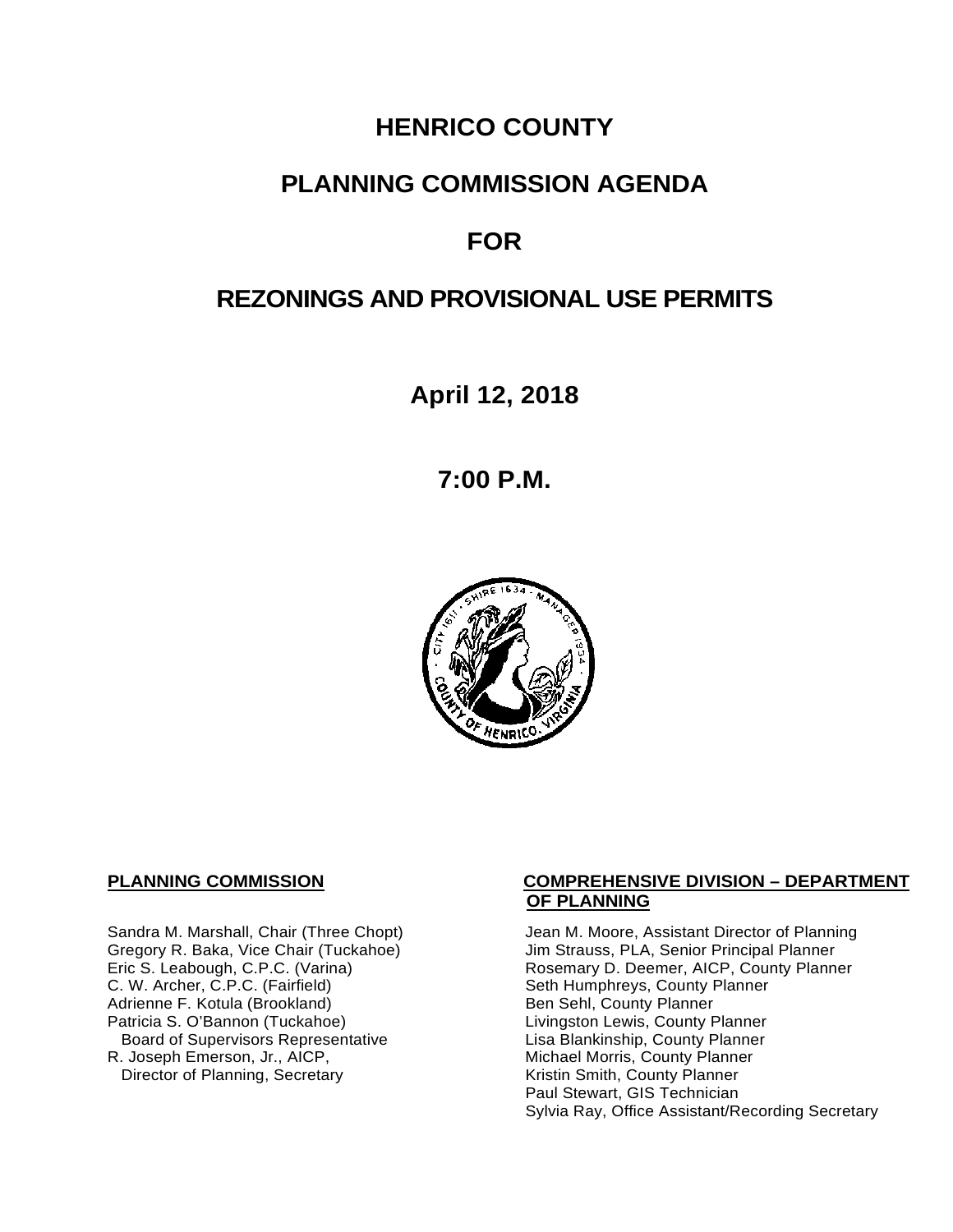#### **PLANNING COMMISSION REZONING MEETING FINAL AGENDA APRIL 12, 2018**

**BEGINNING AT 5:00 P.M.**

**DINNER AND WORK SESSION:** The Planning Commission will have a dinner and work session in the County Manager's Conference Room to discuss Airbnb and Brewery matters.

**BEGINNING AT 7:00 P.M.**

**WELCOME:**

**PLEDGE OF ALLEGIANCE:**

**RECOGNITION OF NEWS MEDIA:**

**CALL TO ORDER:**

**REQUESTS FOR WITHDRAWALS AND DEFERRALS: (0); (7)**

**REQUESTS FOR EXPEDITED ITEMS: (2)**

**CASES TO BE HEARD: (7)**

**DISCUSSION ITEM: RESOLUTION: PCR-2-18:** Adoption of a Resolution of Appreciation to Ms. Bonnie-Leigh Jones in recognition of her service on the Planning Commission.

**DISCUSSION ITEM: RESOLUTION: PCR-3-18:** Adoption of a Resolution of Appreciation to Mr. Robert H. Witte, Jr. in recognition of his service on the Planning Commission.

#### **THREE CHOPT: PLAN OF DEVELOPMENT AND LIGHTING PLAN**

POD2018-00055 Innslake Place – Building 2 – 4235 Innslake Drive **Approved Koontz Bryant Johnson Williams for WAM Associates, LLC and CATO Development:** Request for approval of a plan of development and lighting plan, as required by Chapter 24, Section 24-106 of the Henrico County Code, to construct a four-story apartment

**April 13, 2018**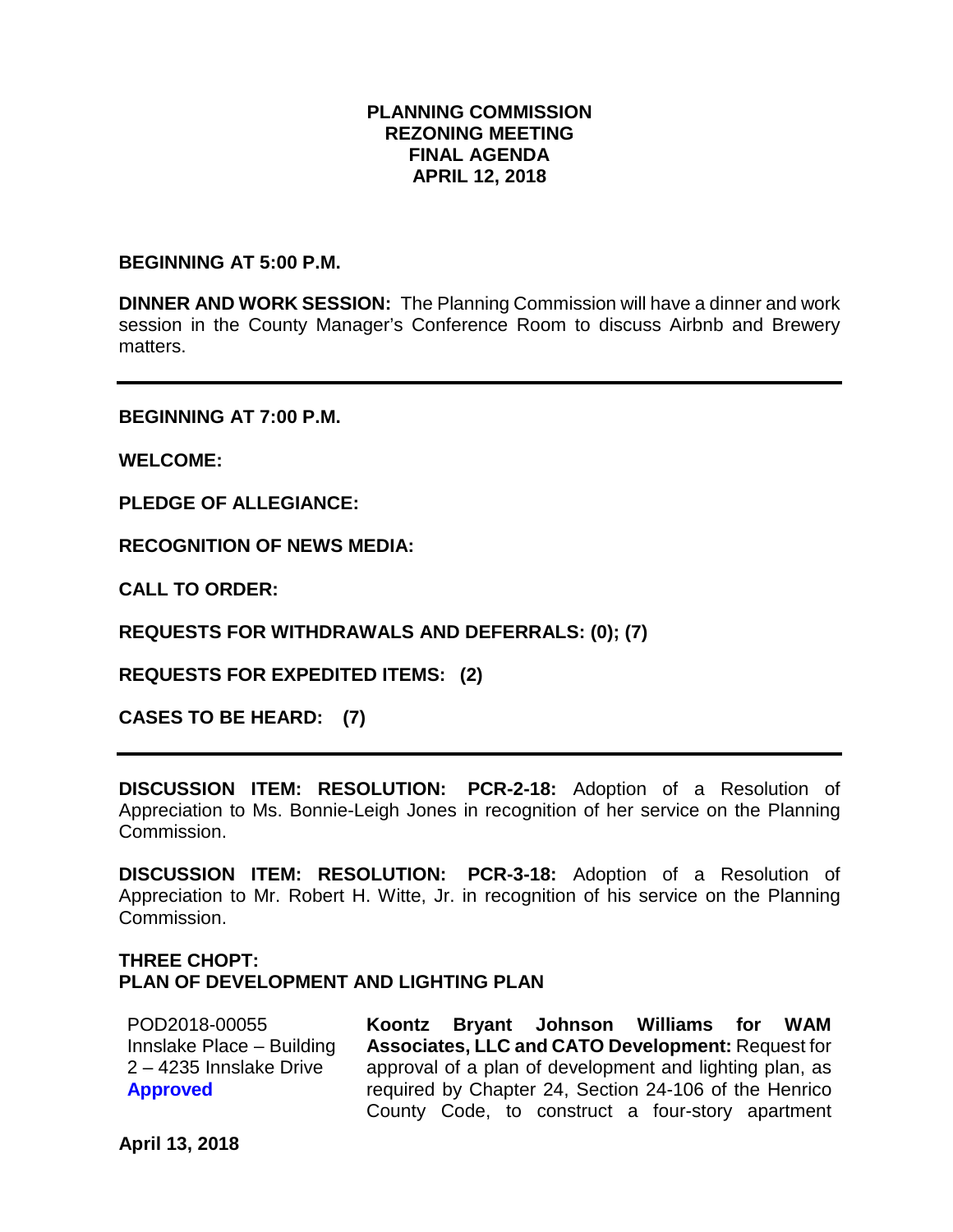building with 123 units, and a four-level parking deck containing 261 spaces in an urban mixed use development. The 4.08-acre site is located on the southeastern corner of the intersection of Innslake Drive and Dominion Boulevard, on parcel 747-761-9275. The zoning is UMUC, Urban Mixed Use District (Conditional). County water and sewer. **(Three Chopt)**

This case was deferred from the March 28, 2018 Planning Commission hearing at the applicant's request. Additional information has been submitted to address the outstanding items outlined in the original staff report. Revised architectural elevations have been received, which provide design enhancements to the parking structure facades to "visually integrate with their surroundings" and hide the sloping floors from view, as required by the proffered design guidelines. Additionally, the elevations provide required enhancements at prominent pedestrian entrances.

Revised lighting plans have been received which depict the required lighting along all pathways, and streetscape plans comply with the UMU code requirements and Innsbrook Mixed Use District Urban Design Guidelines. Requirements of the Division of Fire have also been satisfied. Provision of amenities in the interior courtyard, as well as required parking for existing uses during construction, will be addressed prior to approval of construction plans.

The proposed plan is now generally consistent with the schematic master plan submitted with rezoning case REZ2017-00006, Provisional Use Permit case PUP2017-00004 and the proffered Design Guidelines.

The staff recommends approval subject to the annotations on the plan, the standard conditions for developments of this type, and the following additional conditions:

- 11B. Prior to the approval of an electrical permit application and installation of the site lighting equipment, a plan including light spread and intensity diagrams, and fixture specifications and mounting heights details shall be revised as annotated on the staff plan and included with the construction plans for final signature.
- 29. In order to maintain the effectiveness of the County's public safety radio communications system within buildings, the owner will install radio equipment that will allow for adequate radio coverage within the building, unless waived by the Director of Planning. Compliance with the County's emergency communication system shall be certified to the County by a communications consultant within ninety (90) days of obtaining a certificate of occupancy. The County will be permitted to perform communications testing in the building at any time.
- 30. The proffers approved as a part of zoning case REZ2017-00006 and the conditions of PUP2017-00004 shall be incorporated in this approval.
- 31. A construction staging plan which includes details for traffic control, fire protection, stockpile locations, construction fencing and hours of construction shall be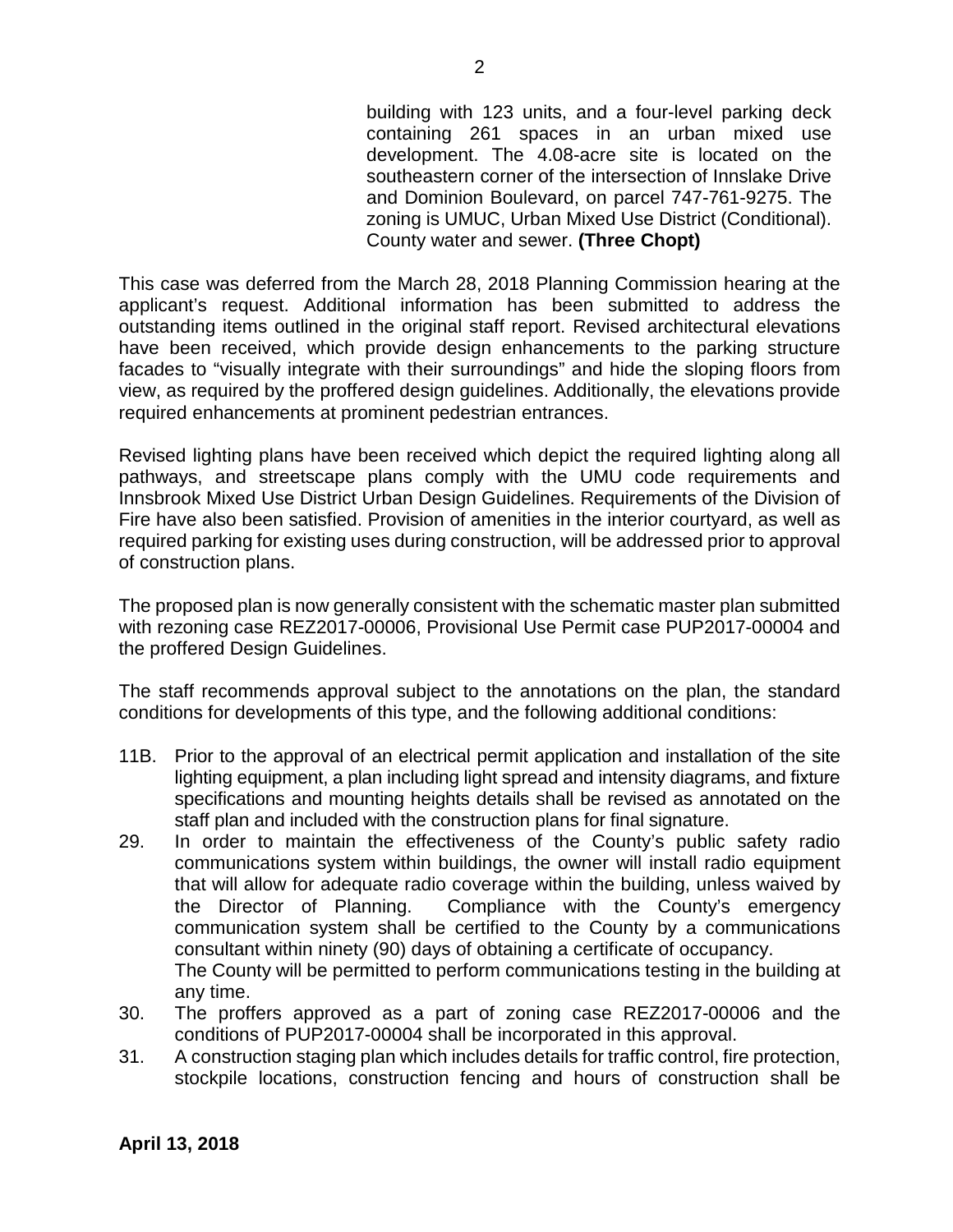submitted for County review and prior to the approval of any final construction plans.

- 32. The certification of building permits, occupancy permits and change of occupancy permits for individual units shall be based on the number of parking spaces required for the proposed uses and the amount of parking available according to approved plans.
- 33. Any existing easements in conflict within the proposed building footprints shall be vacated prior to approval of the building permit for the said building.
- 34. Approval of the construction plans by the Department of Public Works does not establish the curb and gutter elevations along the Henrico County maintained right-of-way. The elevations will be set by Henrico County.
- 35. The conceptual master plan, as submitted with this application, is for planning and information purposes only. All subsequent detailed plans of development needed to implement this conceptual plan shall be submitted for staff review and Planning Commission approval, and shall be subject to all regulations in effect at the time such subsequent plans are submitted for review/ approval.
- 36. The location of all existing and proposed utility and mechanical equipment (including HVAC units, electric meters, junction and accessory boxes, transformers, and generators) shall be identified on the landscape plans. All equipment shall be screened by such measures as determined appropriate by the Director of Planning or the Planning Commission at the time of plan approval.
- 37. The sanitary sewer relocation plan must be approved prior to construction plan approval, as determined by the Director of Public Utilities.
- 38. Approval of architectural, engineering, and landscape architectural working drawings and specifications shall be obtained from the Innsbrook Architectural Review Committee prior to approval of construction plans.
- 39. Proposed restrictive covenants shall be submitted to the Department of Planning for review and approval as to form satisfactory to the County Attorney prior to construction plan approval, and they shall be recorded prior to building permit approval.
- 40. Evidence of an approved right-of-way maintenance agreement with the Department of Public Works for the proposed streetscapes (multi-use path, brick pavers, landscaping, etc.) in the right-of-way must be submitted to the Department of Planning prior to issuance of a certificate of occupancy for this development.
- 41. A parking plan demonstrating how the required parking for existing uses will be satisfied during construction must be submitted and approved prior to construction plan approval.
- 42. Additional information regarding proposed amenities within the interior courtyard shall be provided prior to construction plan approval.

### **(Staff Report by Tony Greulich)**

**(Applicant's Representative: Matthew Faris) (Applicable Rezoning Cases and PUPS: REZ2017-00006 and PUP2017-00004)**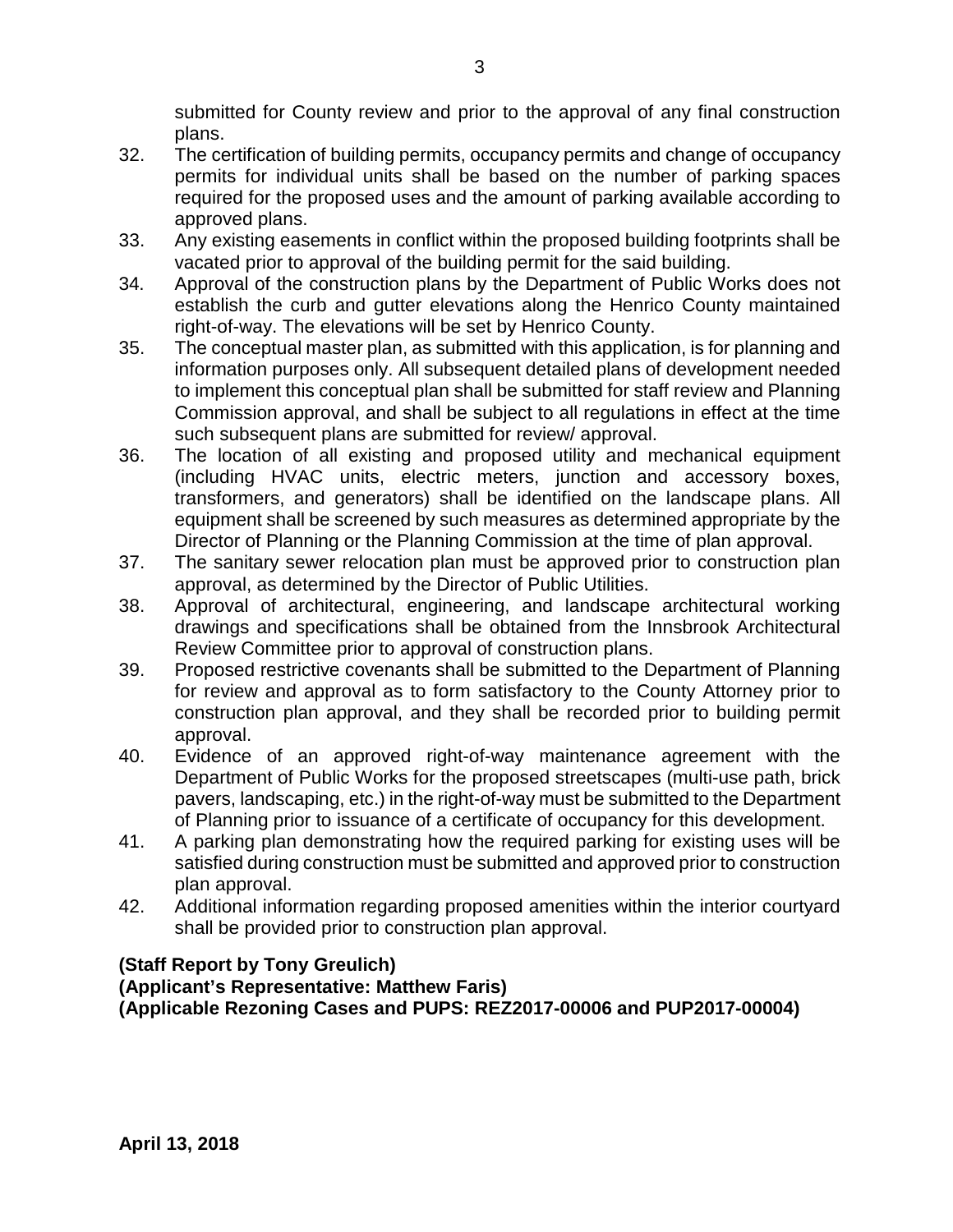#### **BROOKLAND:**

**REZ2017-00024 William G. Homiller for Sauer Properties, Inc.:** Request to amend proffered conditions accepted with C-54C-95 and C-94C-96 on part of Parcel 771-739 -8721 located at the southwest intersection of W. Broad Street (U.S. Route 250) and Libbie Avenue. The applicant proposes to amend proffers related to prohibited uses to allow for outdoor dining. The existing zoning is B-3C Business District (Conditional). The 2026 Comprehensive Plan recommends Commercial Arterial. **Staff – Lisa Blankinship (Expedited Agenda Requested)**

**Recommended for Approval**

**REZ2017-00032 Arthur McGurn for The McGurn Company:** Request to conditionally rezone from R-2 One-Family Residence District and [R-6C] General Residence District (Conditional) to R-5C General Residence District (Conditional) Parcel 767-760-8701 and part of Parcel 768-760-1507 containing 3.89 acres located at the northeast intersection of Hungary and Hungary Spring Roads. The applicant proposes a zero lot line development of no more than 12 homes. The District allows a maximum overall density of 9 units per acre. The use will be controlled by proffered conditions and zoning ordinance regulations. The 2026 Comprehensive Plan recommends Suburban Residential 2, density should not exceed 3.4 units per acre. **Staff – Rosemary Deemer (Deferral Requested to the May 10, 2018 Meeting) Deferred to the May 10, 2018 Meeting**

**REZ2017-00035 Mark Williams for Wilton Companies, Inc.:** Request to conditionally rezone from O-2 Office District and R-2 One Family Residence District to M-1C Light Industrial District (Conditional) Parcel 774-745-3876 and part of Parcel 774-745- 7795 containing 2.105 acres located on the east line of Staples Mill Road (U.S. Route 33) approximately 420' south of its intersection with Aspen Avenue. The applicant proposes office/warehouse. The use will be controlled by proffered conditions and zoning ordinance regulations. The 2026 Comprehensive Plan recommends Office. The site is in the Enterprise Zone. **Staff – Rosemary Deemer Recommended for Approval**

#### **VARINA:**

**REZ2018-00014 Leroy Chiles for Quality of Life of VA LLC:** Request to conditionally rezone from R-4 One-Family Residence District, B-1 Business District, and M-1 Light Industrial District to R-5AC General Residence District (Conditional) Parcel 805-710-1834 and part of Parcel 805-710-1875 containing 12.71 acres located on the south line of Darbytown Road at its intersection with Oregon Avenue. The applicant proposes detached, zero lot line units. The R-5A District allows a minimum lot area of 5,625 square feet and a maximum overall density of 6 units per acre. The use will be controlled by zoning ordinance regulations and proffered conditions. The 2026 Comprehensive Plan recommends Suburban Residential 2, density should not exceed 3.4 units per acre and Environmental Protection Area. **Staff – Seth Humphreys (Deferral Requested to the May 10, 2018 Meeting) Deferred to the May 10, 2018 Meeting**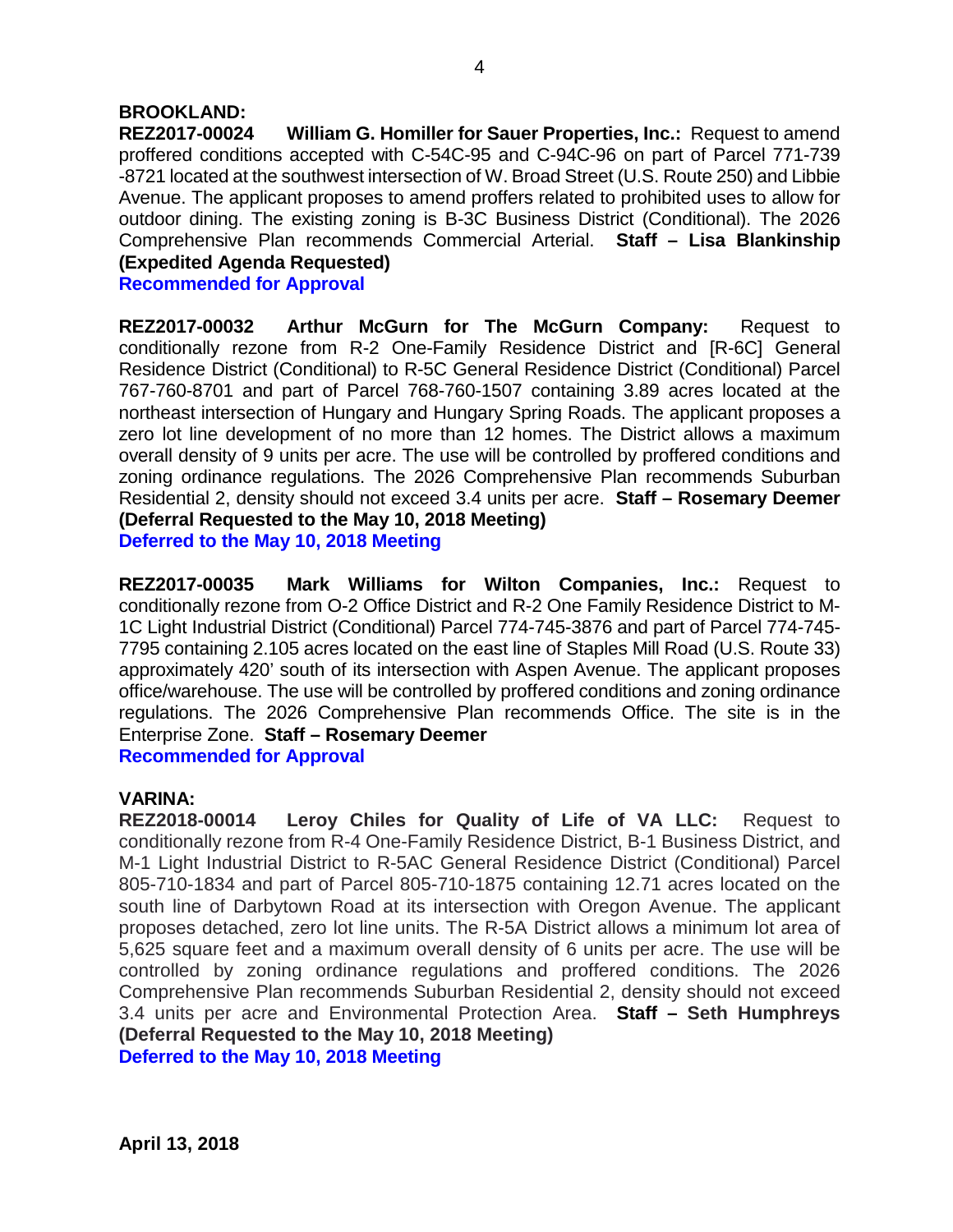**REZ2018-00020 Robert Haller, Jr**.: Request to rezone from B-1 Business District to B-2C Business District (Conditional) Parcels 826-716-9829 and 827-716-0226 containing .3656 acres located on the north line of W. Williamsburg Road (U.S. Route 60) at its intersection with S. Wilson Way. The applicant proposes a restaurant with outdoor dining and cooking. The use will be controlled by zoning ordinance regulations and proffered conditions. The 2026 Comprehensive Plan recommends Commercial Concentration. The site is in the Enterprise Zone and the Airport Safety Overlay District. **Staff – Ben Sehl**

#### **Recommended for Approval**

**PUP2018-00006 Robert Haller, Jr.:** Request for a Provisional Use Permit under Sections 24-58.2(d), 24-120 and 24-122.1 of Chapter 24 of the County Code to allow outdoor dining and cooking on Parcels 826-716-9829 and 827-716-0226 located on the north line of W. Williamsburg Road (U.S. Route 60) at its intersection with S. Wilson Way. The existing zoning is B-1 Business District. The 2026 Comprehensive Plan recommends Commercial Concentration. The site is in the Enterprise Zone and the Airport Safety Overlay District. **Staff – Ben Sehl**

**Recommended for Approval**

**FAIRFIELD:**

None.

#### **THREE CHOPT:**

#### *(Deferred from the February 15, 2018 Meeting)*

**REZ2017-00034 Andrew M. Condlin for Core Property Capital:** Request to conditionally rezone from A-1 Agricultural District to R-5C General Residence District (Conditional) and B-2C Business District (Conditional) Parcel 730-765-6508 containing 22.875 acres located on the south line of W. Broad Street (U.S. Route 250) at the western County Line with Goochland County. The applicant proposes commercial uses and no more than 115 residential units. The use will be controlled by zoning ordinance regulations and proffered conditions. The 2026 Comprehensive Plan recommends Traditional Neighborhood Development and Environmental Protection Area. The site is in the West Broad Street Overlay District. **Staff – Livingston Lewis (Deferral Requested to the June 14, 2018 Meeting)**

**Deferred to the July 12, 2018 Meeting**

#### *(Deferred from the February 15, 2018 Meeting)*

**PUP2017-00022 Andrew M. Condlin for Core Property Capital:** Request for a Provisional Use Permit under Sections 24-58.2(a), 24-120 and 24-122.1 of Chapter 24 of the County Code in order to allow 24 hour operation of a proposed convenience store on part of Parcel 730-765-6508 located on the south line of W. Broad Street (U.S. Route 250) at the western County Line with Goochland County. The existing zoning is A-1 Agricultural District. The 2026 Comprehensive Plan recommends Traditional Neighborhood Development and Environmental Protection Area. The site is in the West Broad Street Overlay District. **Staff – Livingston Lewis (Deferral Requested to the June 14, 2018 Meeting)**

**Deferred to the July 12, 2018 Meeting**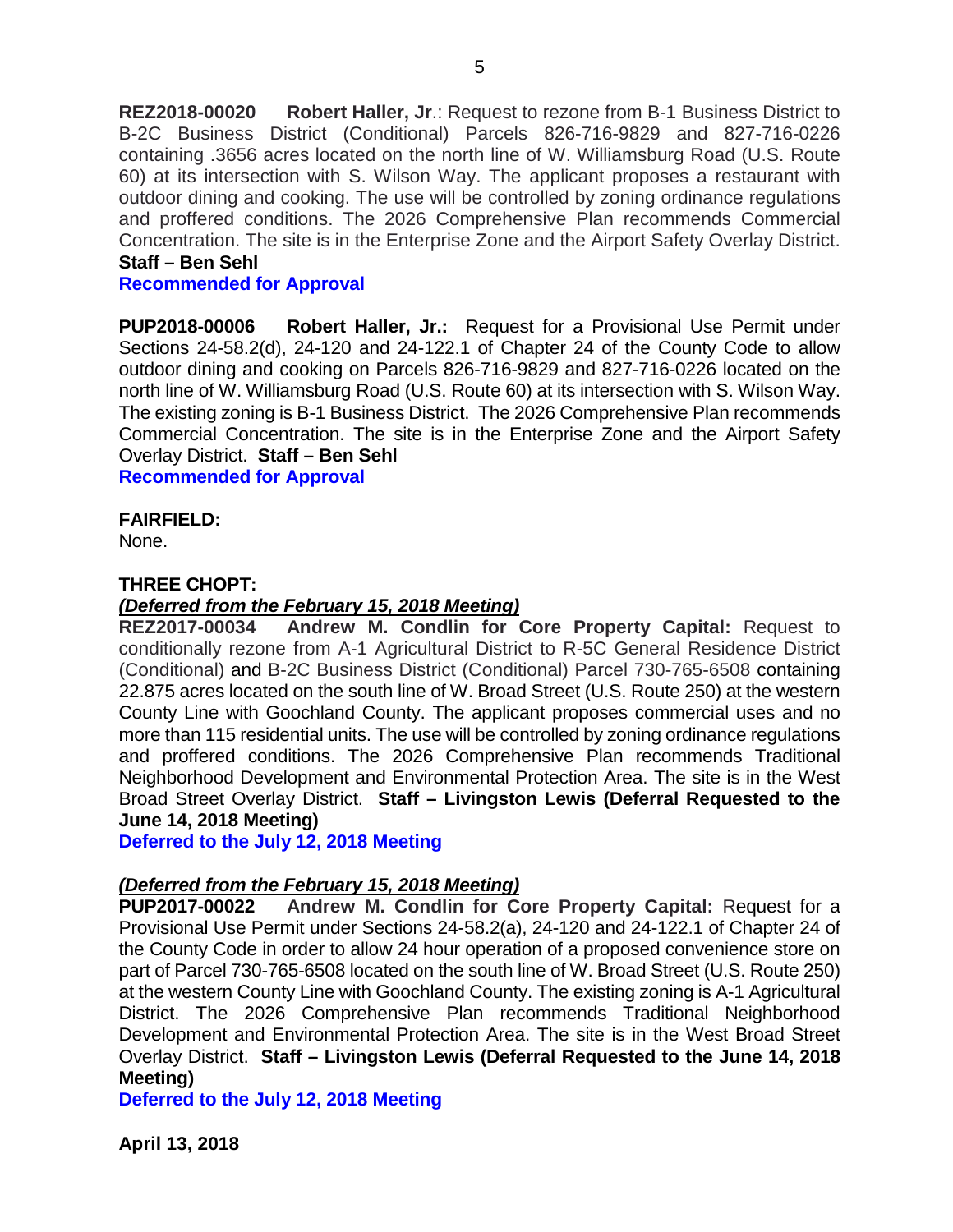#### *(Deferred from the February 15, 2018 Meeting)*

**REZ2018-00005 John Chandler & Company LLC:** Request to conditionally rezone from A-1 Agricultural District to R-2AC One-Family Residence District (Conditional) Parcels 751-764-6432 and 751-764-6608 containing 3.59 acres located on the east line of Thorncroft Drive approximately 300' north of its intersection with Chicopee Road. The applicant proposes five (5) single-family residences. The use will be controlled by zoning ordinance regulations and proffered conditions. The 2026 Comprehensive Plan recommends Suburban Residential 1, density should not exceed 2.4 units per acre. **Staff – Michael Morris (Deferral Requested to the May 10, 2018 Meeting)**

**Deferred to the May 10, 2018 Meeting**

#### *(Deferred from the February 15, 2018 Meeting)*

**REZ2018-00010 James W. Theobald for Greystar:** Request to conditionally rezone from RTHC Residential Townhouse District (Conditional) to R-6C General Residence District (Conditional) and O-2C Office District (Conditional) Parcel 735-761-8792 containing 12.724 acres located at the southwest intersection of Three Chopt Road and Lauderdale Drive. The applicant proposes an age restricted multifamily development and office uses. The uses will be controlled by zoning ordinance regulations and proffered conditions. The 2026 Comprehensive Plan recommends Urban Residential. The site is in the West Broad Street Overlay District. **Staff – Lisa Blankinship Recommended for Approval**

**REZ2018-00006 Andrew M. Condlin for CR APT Land LC:** Request to conditionally rezone from O-3 Office District and O-3C Office District (Conditional) to UMUC Urban Mixed-Use (Conditional) Parcel 747-759-4312 containing 5.427 acres located on the west line of Cox Road at its overpass of I-64. The applicant proposes a mixed-use multifamily development. The uses will be controlled by zoning ordinance regulations and proffered conditions. The 2026 Comprehensive Plan recommends Urban Mixed-Use. The site is in the Innsbrook Urban Area Overlay District. **Staff – Lisa Blankinship (Deferral Requested to the May 10, 2018 Meeting) Deferred to the May 10, 2018 Meeting**

**PUP2018-00001 Andrew M. Condlin for CR APT Land LC:** Request for a Provisional Use Permit under Sections 24-32.1(a, n, s, t, v, w, and z), 24-120 and 24-122.1 of Chapter 24 of the County Code to allow for an area designated for the preparation or service of food or beverages or the sale or display of merchandise conducted in an open area or structure; parking garage with no associated ground floor retail uses; buildings and structures exceeding 60' in height; density of residential exceeding 30 dwelling units per acre; open space within a development of less than 20 percent; commercial or office square footage of less than 25 percent of the total building square footage of the UMU district; and the number of for-lease multifamily dwelling units exceeding 30 percent of the total units of the UMU district on Parcel 747-759-4312 located on the west line of Cox Road at its overpass of I-64. The existing zoning is O-3 Office District and O-3C Office District (Conditional). The 2026 Comprehensive Plan recommends Urban Mixed-Use. The site is in the Innsbrook Urban Area Overlay District. **Staff – Lisa Blankinship (Deferral Requested to the May 10, 2018 Meeting) Deferred to the May 10, 2018 Meeting**

**April 13, 2018**